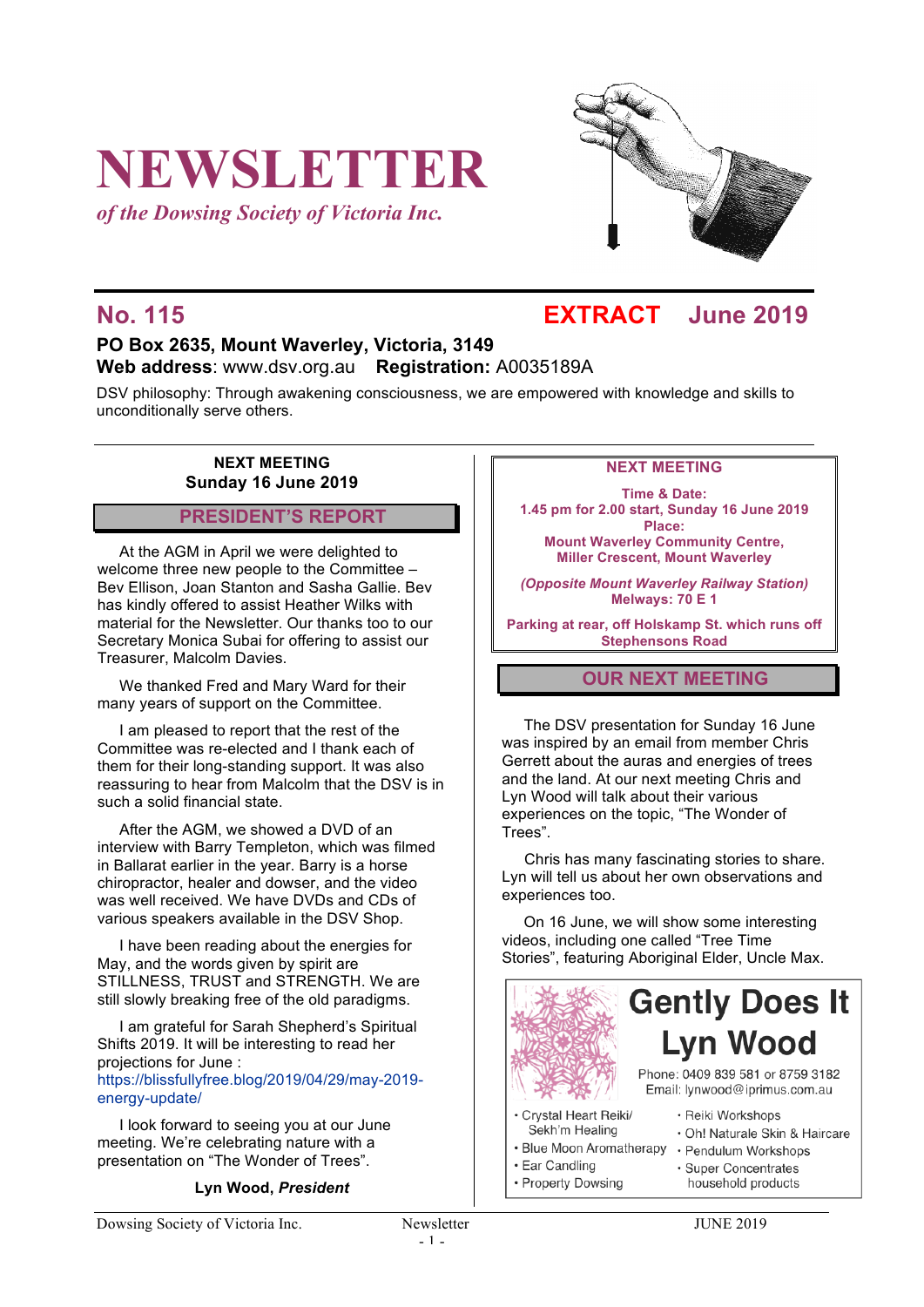#### **OUR LAST MEETING**

At the Annual General Meeting (AGM) in April, the DSV surprised Mary and Fred Ward with framed certificates to thank them officially for their outstanding contributions to the DSV.

Mary and Fred have decided to step down from the Committee after many years of dedicated service.



*Lyn Wood presenting Certificates of Appreciation to Fred and Mary Ward*

After the formalities of the AGM, the DVD interview with Barry Templeton and Lyn Wood was presented. Barry shared details about how he became interested in working with energy to treat horses and dogs for all kinds of conditions, without the use of drugs.

You can contact him on (03) 5335 5629 and/or view his website: Barry Templeton Hair Analysis:

www.barrytempletonhairanalysis.com.au/

#### **ENERGY BALANCING BY NUMBERS**

*An interesting article by Christine Danyi, from: https://www.balancingbynumbers.com/*

I was listening to a podcast about a year ago and came across a very interesting interview with a gentleman named Lloyd Mear.

Lloyd is a civil engineer by trade and he was given a special gift. He was able to develop numbers that the physical body needs in order to operate at an optimal level. He discovered his abilities after having a massive heart attack and a triple bypass.

Anyone who is interested in listening to Lloyd speak can find him on YouTube or you can hear him speak on an "It's Rain Making Time" podcast where he explains everything in detail. You can also find a lot of these healing numbers on Pinterest. All you would need to do is dowse to see if you have that number in your body.



# **Integrated** effective healing

• Dowsing • Tapping

• Hypnotherapy

**Heather Wilks** heather@ohnaturale.com 0414 836 654

#### **CHANGING ENERGY FOR A POND**

*Thanks to Raymon Grace for sharing the following email he'd received. It follows on perfectly from Lyn Wood's article in April 2019 on how Raymon's DVD transformed her swimming pool.*

*"My travel company put me up in a gated community complete with a stream running through it, plus a small pond outside my patio. Mr & Mrs Mallard Duck were living there. I moved in on a Friday and started thinking about how dirty the pond was. I couldn't see the bottom and yet it wasn't even 2 feet deep.*

*So, I set up my DVD player and started your cleaning up water DVD on repeat. Within three hours the difference in the pond water was amazing. I continued to get settled in and one time, when I opened my front door, I was met by the Mallards. The two ducks just stayed there, looking up at me. I guessed they came to thank me for cleaning up their pond!*

*The difference your DVD being played in my apartment, facing their pond, was so important to these feathered friends, they had wanted to let me know how grateful they were!*

*After three to four hours the ducks had come by saying "Thank you". Raymon, I don't know exactly what happened, or how they 'knew'. You have so made their lives better! As you do for all of us! Thank you Raymon."*

#### **VIC GOVT POWER SAVING BONUS**

*Thanks to DSV member, Theresa Jevtovic, for alerting us to this information.*

**The Victorian Government's \$50 Power Saving Bonus is available until 30 June** 

**2019.** Every Victorian household can submit a claim for the Bonus. All you need is a residential electricity bill and to be the account holder for it. You need to be able to receive